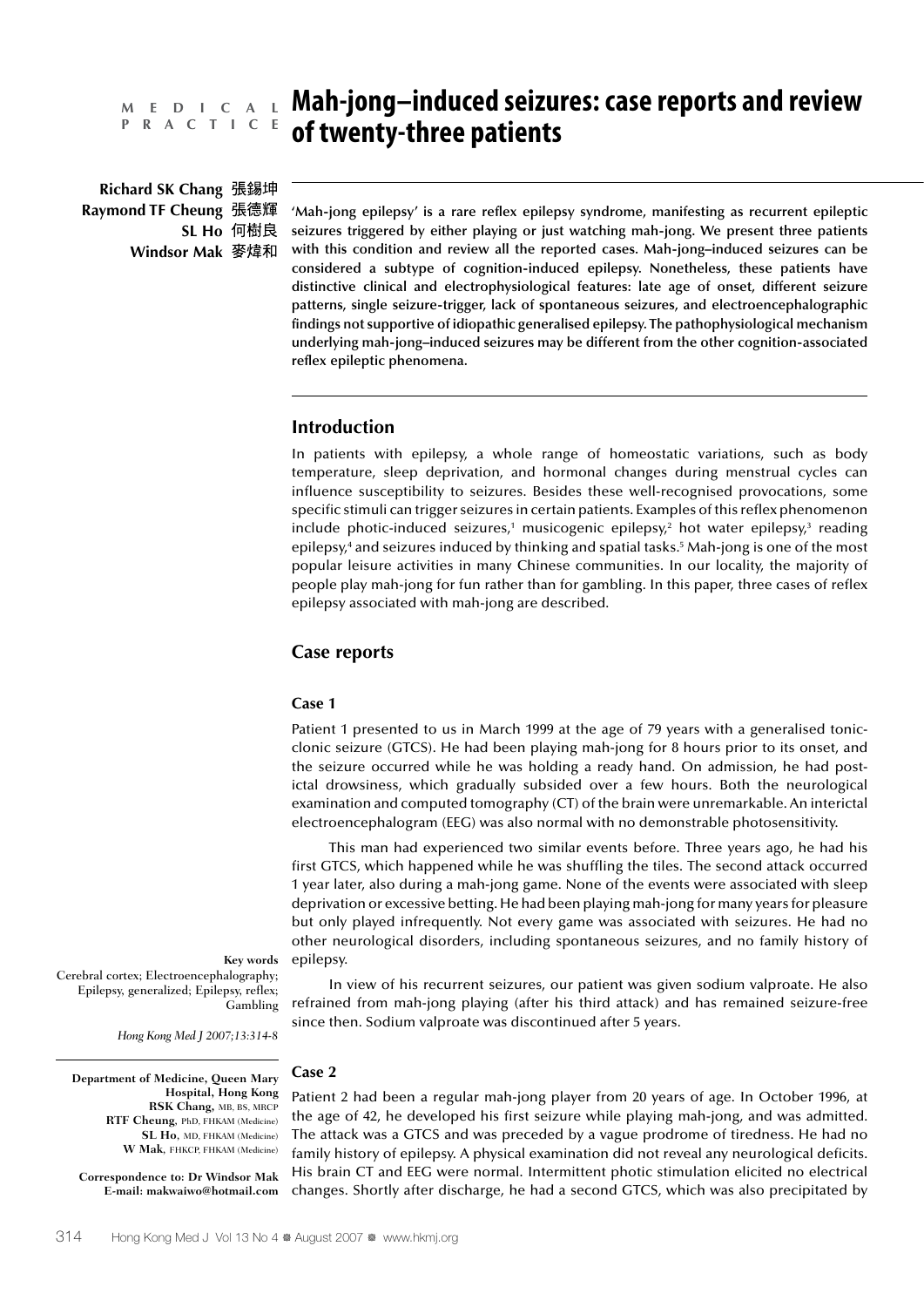playing mah-jong. Seizure prophylaxis with phenytoin was commenced. From then on he abstained from playing mah-jong and had no seizures. He chose to stop taking phenytoin after 1 year of treatment.

Three years later, he resumed playing mah-jong regularly and remained asymptomatic for another 3 years before his condition relapsed: he experienced two more GTCS, both provoked by playing mahjong. Despite resumption of phenytoin, he had two further mah-jong–induced attacks. All his seizures were generalised at the onset. He noticed no definite association between their occurrence and particular stages of a round or game, significant sleep deprivation, or excessive excitement. Eventually, he decided to quit mah-jong for good, and has been seizure-free for the last 18 months.

#### **Case 3**

Patient 3 was an occasional mah-jong player. He had good past health and no family history of epilepsy. In July 2006, he was admitted after developing GTCS during a mah-jong game. The attack occurred after 2 hours of playing. Our patient had abrupt loss of consciousness and was unable to recall the exact details of the seizure. The event was witnessed by three people, whose descriptions did not suggest a focal seizure.

Two years earlier, when aged 39 years, he had a similar event that was also triggered by mahjong playing. Other than these two attacks, he had never experienced any seizures. A neurological examination was unremarkable and the EEG only showed a mild excess of theta discharges over the frontal leads bilaterally with no photoparoxysmal response. Magnetic resonance imaging (MRI) of the brain demonstrated no abnormalities. He was seen regularly at the Epilepsy Clinic and was advised to avoid mah-jong. So far, there has been no seizure recurrence.

## **Discussion**

Reflex seizures are defined as seizure attacks provoked habitually by specific afferent stimuli or activities.6,7 Reflex seizures can be precipitated by simple exogenous stimuli (eg visual, auditory, tactile) or more complex events involving higher cortical functions (eg praxia, cognitive tasks, emotions). Reflex epilepsy or pure reflex epilepsy refers to cases in whom all seizures are exclusively triggered events (ie those without spontaneous seizures). Conversely, reflex seizures can be part of a complex trait underlying other epilepsy syndromes; 5 to 6% of epileptic patients exhibit a certain degree of reflex phenomena, $\bar{z}$  with photosensitivity being the commonest.

## 麻將游戲誘發癲癎發作23例報告與回顧

「麻將癲癇」是一種罕見的反射性癲癇綜合徵,指參加或觀戰麻將遊 戲引起陣攣性癲癇發作。本報告描述三個病例,同時回顧所有病例紀 錄。由麻將遊戲誘發的癲癇病也是一種認知性癲癇的亞類。患者都有 明顯的臨床和電生理特徵,包括發病年齡遲、有不同的發作形式、具 單一誘發因素、沒有患過慢性癲癇,以及腦電圖結果未有顯示病人所 患的是特發性全面癲癇。由麻將遊戲誘發的癲癇病發病機制可能和其 他與認知相關的反射性癲癇不同。

Reflex seizures associated with mah-jong, brought on by either playing or watching the game, constitute a rare condition not recognised until recently. To date, only 20 cases of 'mah-jong epilepsy' (MJE) have been reported in the English literature. $8-10$ Their clinical features and investigation findings, together with those of our three patients, are summarised in Table 1.

Among the 23 patients with MJE, mean age of seizure onset was 54 years (range, 34-76 years), and a prominent gender asymmetry was observed (M:F, ≥10:1). Most patients had GTCS. Attack frequencies ranged from once every 3 years to more than 30 per year, depending on how often mah-jong was played and individual susceptibility to developing seizures. Seizure latency, defined as the time lapse before seizure occurrence, ranged from less than 1 hour to 11 hours after starting the game. Besides activities associated with mah-jong, three cases also had seizures triggered by Chinese chess or card games. Eighty-seven per cent of patients had never experienced spontaneous seizures and, therefore, can be classified as pure reflex epilepsy. Their EEGs were either normal or showed non-specific changes and did not demonstrate the widespread epileptiform discharges typically seen in idiopathic generalised epilepsies (IGE). Computed tomography or MRI only picked up incidental abnormalities.

Could MJE be a coincidence? Playing mah-jong is associated with considerable stress, especially when monetary bets are involved, and prolonged playing can result in sleep deprivation. These physiological factors can certainly lower the seizure threshold in susceptible subjects. Nevertheless, the majority of MJE patients had no seizures other than those associated with mah-jong, and seizure latency was as short as 1 hour. Together with the unique pattern of presentation, mah-jong–induced seizure is most likely a genuine phenomenon (the epileptogenic effects of mental stress and sleep deprivation should not be ignored, though).

Mah-jong is a cognitively demanding game. It involves substantial higher mental processing and outputs: memory, concentration, calculations,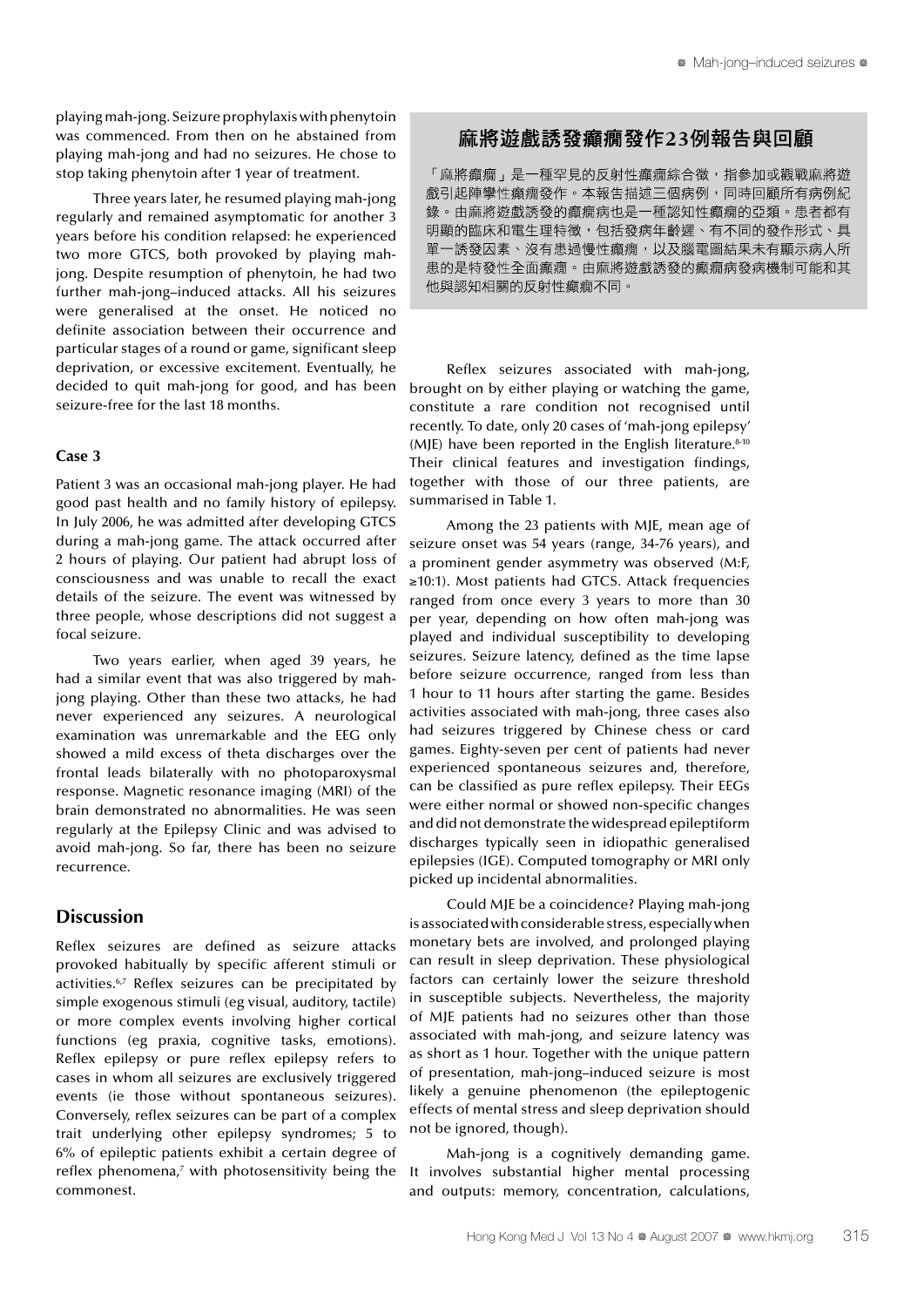| <b>Source</b>                             | Age of onset<br>(years) | Sex            | Seizure patterns                        | Seizure triggers                                      |
|-------------------------------------------|-------------------------|----------------|-----------------------------------------|-------------------------------------------------------|
| Present study<br>(Hong Kong)              | 76                      | M              | <b>GTCS</b>                             | Playing mah-jong                                      |
|                                           | 42                      | M              | <b>GTCS</b>                             | Playing mah-jong                                      |
|                                           | 39                      | M              | <b>GTCS</b>                             | Playing mah-jong                                      |
| Kwan and Su <sup>8</sup><br>(Taipei)      | 41                      | M              | <b>GTCS</b>                             | Playing mah-jong                                      |
|                                           | 74                      | M              | <b>GTCS</b>                             | Playing mah-jong                                      |
|                                           | 73                      | M              | <b>GTCS</b>                             | Playing mah-jong                                      |
|                                           | 71                      | M <sub>1</sub> | <b>GTCS</b>                             | Playing mah-jong                                      |
|                                           | 53                      | M              | Partial seizure with 2nd generalisation | Playing mah-jong, Chinese chess                       |
|                                           | 72                      | M              | <b>GTCS</b>                             | Playing mah-jong                                      |
|                                           | 70                      | M              | <b>GTCS</b>                             | Playing mah-jong                                      |
|                                           | 63                      | M              | <b>GTCS</b>                             | Playing mah-jong                                      |
|                                           | 55                      | M              | Partial seizure with 2nd generalisation | Playing mah-jong                                      |
|                                           | 55                      | F              | <b>GTCS</b>                             | Playing mah-jong                                      |
|                                           | 59                      | M              | <b>GTCS</b>                             | Playing mah-jong                                      |
|                                           | 71                      | M              | <b>GTCS</b>                             | Playing mah-jong                                      |
| Wan et al <sup>9</sup><br>(Kaohsiung)     | 40                      | M              | Partial seizure with 2nd generalisation | Playing and watching mah-jong, computer mah-jong game |
|                                           | 36                      | <b>M</b>       | <b>GTCS</b>                             | Playing mah-jong, Chinese chess                       |
|                                           | 50                      | M              | <b>GTCS</b>                             | Playing and watching mah-jong                         |
|                                           | 37                      | M <sub>1</sub> | <b>GTCS</b>                             | Playing mah-jong                                      |
|                                           | 34                      | F.             | <b>GTCS</b>                             | Playing mah-jong                                      |
| Chuang et al <sup>10</sup><br>(Kaohsiung) | 51                      | M              | Partial seizure with 2nd generalisation | Playing mah-jong, card games                          |
|                                           | 44                      | M              | <b>GTCS</b>                             | Playing mah-jong                                      |
|                                           | 34                      | M              | Partial seizure with 2nd generalisation | Playing mah-jong                                      |

TABLE 1. Summary of clinical features and investigation findings in our patients and other reported cases of mah-jong–induced seizures\*

**\* CT denotes computed tomography, EEG electroencephalogram, GTCS generalised tonic-clonic seizure, Lt left, MRI magnetic resonance imaging, and Rt right**

**† None of the patients had photosensitivity on testing**

reasoning, strategies, sequential thinking and planning, consideration of alternative solutions, and a lot of decision-making. From this perspective, mahjong–induced seizures are best classified as a subtype or manifestation of cognition-induced epilepsy.<sup>11</sup> Other terms that have been used for this group of reflex epileptic syndromes include 'reflex epilepsy induced by thinking and spatial tasks',<sup>5</sup> 'epilepsia arithmetices', $12$  and 'decision-making epilepsy'.<sup>13</sup> In this group of reflex epilepsies, the provoking event usually consists of three components: thinking, a visuospatial task, and a manual task, which interact in a complex manner.<sup>6</sup> Simple sensory inputs, such as patterns on the mah-jong tiles or the sounds of them hitting each other, may or may not contribute to the epileptogenic process. Typical seizure triggers in decision-making epilepsy include chess and card games (first reported in Shanghai by Ch'en et al<sup>14</sup>), other strategic board games, such as Mastermind and checkers, performing complex calculations, drawing or copying geometrical figures, and manoeuvring the

Rubik's cube (it is more appropriate to classify 'videogame epilepsy' under a separate category because most cases involve photic- or pattern-sensitivity in addition to the cognitive component).

Goossens et al<sup>5</sup> delineated decision-making epilepsy as a homogeneous syndrome related to IGE and aberrant parietal cortical activation. The neurophysiological mechanism for epileptogenesis in this condition is unknown. It is postulated that in subjects with hyperexcitable neuronal circuits, such as IGE, regional activation through complex mental activities could recruit areas of hyperexcitable cortex and, upon reaching a 'critical mass', spark off a generalised epileptic event.6

Furthermore, the possibility that seizure triggers in decision-making epilepsy are culturally determined should be considered. The relevance of a particular syndrome might simply reflect the relative popularity of certain games or intellectual activities within a population and susceptible subjects would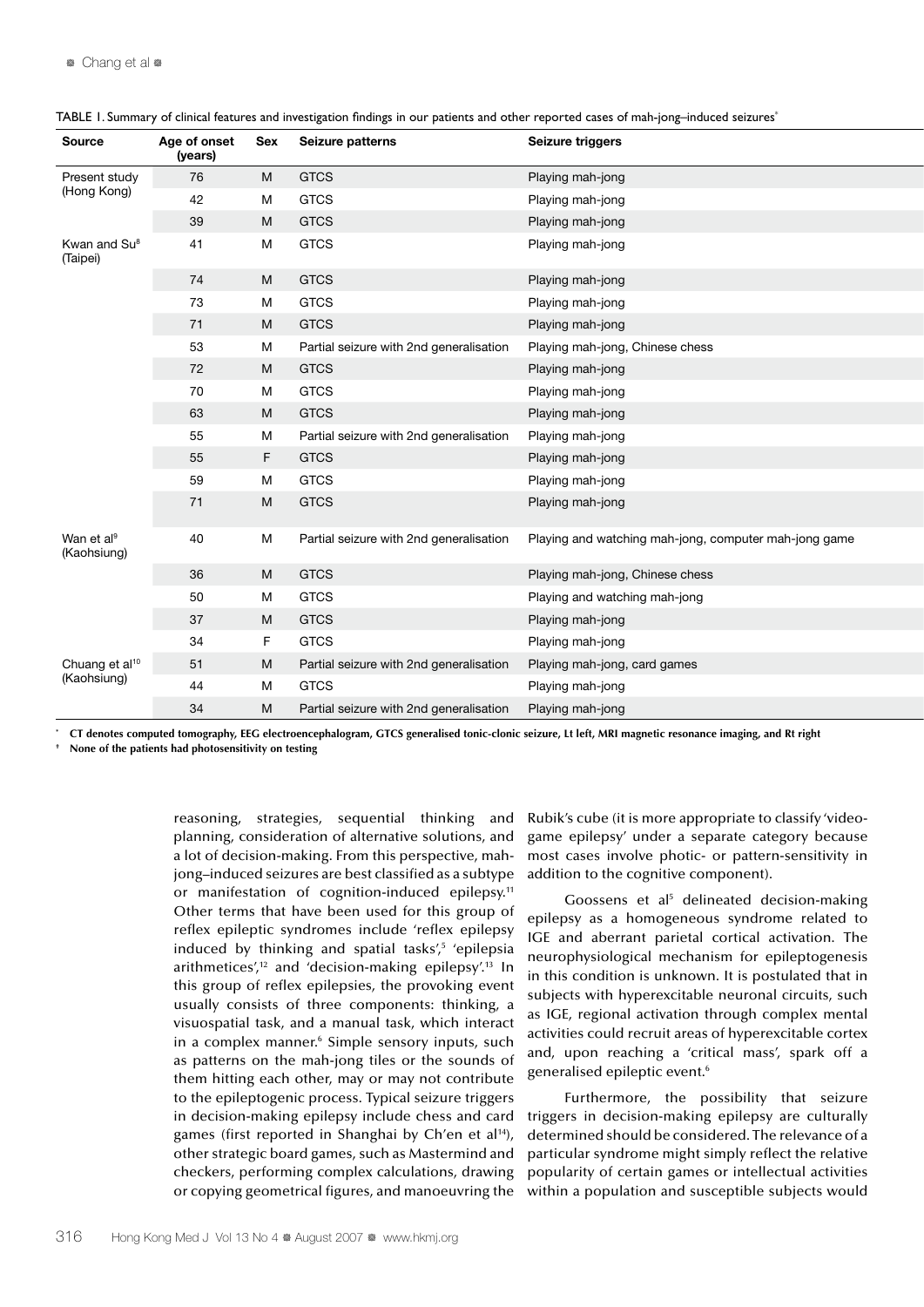| Spontaneous<br>seizures | Interictal EEG <sup>+</sup>                                              | <b>Neuroimaging findings</b>                                                   |
|-------------------------|--------------------------------------------------------------------------|--------------------------------------------------------------------------------|
| No                      | Normal                                                                   | Normal brain CT                                                                |
| No                      | Normal                                                                   | Normal brain CT                                                                |
| <b>No</b>               | Occasional bifrontal theta waves                                         | Normal brain MRI                                                               |
| No                      | Intermittent slowing in bilateral fronto-temporal regions,<br>more on Lt | 6 mm lesion at Rt medial temporal region on MRI,<br>disappeared after 7 months |
| Yes                     | Spikes in Lt medial and anterior temporal regions                        | Lacunar infarction at Lt thalamus on MRI                                       |
| Yes                     | Intermittent slowing in Lt anterior and mid-temporal regions             | Normal brain CT                                                                |
| <b>No</b>               | Intermittent slowing in Lt fronto-temporal region                        | Normal brain CT                                                                |
| Yes                     | Spikes in Lt anterior temporal region                                    | Lt parietal hyperdense lesion on CT                                            |
| No                      | Spikes in Rt medial temporal region                                      | Normal brain CT                                                                |
| No                      | Normal                                                                   | Not available                                                                  |
| <b>No</b>               | Normal                                                                   | Normal brain MRI                                                               |
| No                      | Normal                                                                   | Normal brain CT                                                                |
| <b>No</b>               | Normal                                                                   | Normal brain CT                                                                |
| No                      | Normal                                                                   | Cerebral atrophy on MRI                                                        |
| <b>No</b>               | Normal                                                                   | Lacunar infarctions at Rt basal ganglion and Lt caudate<br>nucleus on CT       |
| No                      | Rare Rt frontal sharp waves                                              | Old haemorrhage at Rt basal ganglia and pituitary adenoma<br>on MRI            |
| <b>No</b>               | Normal                                                                   | Normal brain MRI                                                               |
| No                      | Normal                                                                   | Midbrain degeneration on MRI                                                   |
| <b>No</b>               | Normal                                                                   | Normal brain MRI                                                               |
| No                      | Normal                                                                   | Normal brain MRI                                                               |
| <b>No</b>               | Slightly slowed background                                               | Mild brain atrophy on MRI                                                      |
| No                      | Normal                                                                   | Normal brain MRI                                                               |
| <b>No</b>               | Few Rt frontal theta activity                                            | Normal brain MRI                                                               |

## TABLE 2. 'Mah-jong epilepsy' and decision-making epilepsy: a comparison of clinical features and patient characteristics

|                                                                                    | Decision-making epilepsy <sup>5</sup> | 'Mah-jong epilepsy' |
|------------------------------------------------------------------------------------|---------------------------------------|---------------------|
| Mean age at seizure onset (range) [years]                                          | 15 (11-39)                            | 54 (34-76)          |
| M:F                                                                                | 19:6                                  | 21:2                |
| Seizure patterns                                                                   |                                       |                     |
| Generalised tonic-clonic seizures                                                  | 96%                                   | 78%                 |
| Myoclonic jerks                                                                    | 76%                                   | 0                   |
| Absence seizures                                                                   | 60%                                   | 0                   |
| Partial-onset seizures                                                             | $\mathbf 0$                           | 22%                 |
| More than one seizure-trigger                                                      | 76%                                   | 13%                 |
| Presence of spontaneous seizures                                                   | 91%                                   | 13%                 |
| Generalised epileptiform discharges (spike, spike-wave,<br>polyspike-wave) on EEG* | 68%                                   | 0                   |
| Focal abnormalities on EEG                                                         | 28%                                   | 35%                 |
| Photoparoxysmal response on EEG                                                    | 32%                                   | 0                   |
| Seizure remission achieved with medication(s)                                      | Commented to be 'generally good'      | 53%                 |

**\* EEG denotes electroencephalogram**